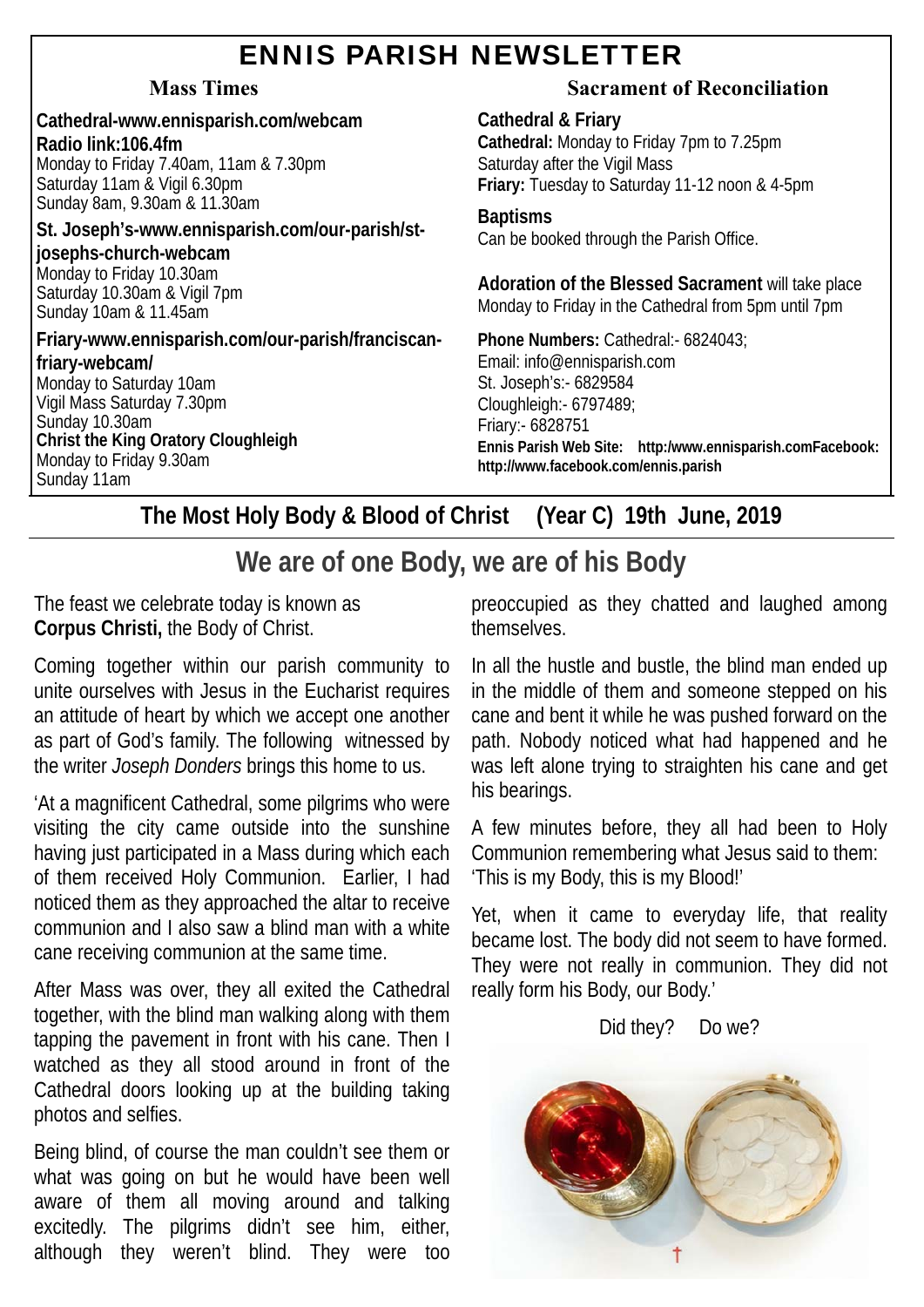

## **Priest on Duty: Fr. Tom Fitzpatrick Contact: 065 6869098**

Newly Baptised

**Golden Jubilee** 

In the past few months Fr. John has retired and has come to live in the Abbey Pastoral Area, residing in Clarecastle where he helps in the Pastoral Area. On this weekend of Jubilee we congratulate Fr. John and wish him many more years of health

and happiness.

**Ad Multos Annos** 



# **Cathedral**

**Remembered in Masses this Week: 6.30pm:** Frankie & Carmel Dinan, McNamara Park. Tom & Mary Butler, Marian Avenue. **Sun 19th 8am:** No intention booked. **9.30am:** Mai Roche, Clare & Terence Hogan, Limerick. Ann & John Keane, Hermitage & Clare Burke, Mill Rd. **11.30am:** Mary Keane, Kilrush Rd. Bridie Kearney, Gordon Drive. **1st Anniv**  Eileen O'Brien, Ballybeg. Maureen Kitson, Marian Avenue. Teresa & Jack Cole, Galway. Hazel Scully, Clonroadmore. **Mon: 7.40am:** No Intention Booked. **11am:** James, Margaret & Michael Meehan, Killimer, Kilrush. **7.30pm:** Sue & David Kavanagh, Clancy Pk. **Tues:7.40am** Book of Intentions. **11am:** John & Mgt Houlihan, Galway. James Lynch, Limerick Rd. Thomas Cosgrove, Ard na Greine. **7.30pm:** Maureen Coleman & decd family, Ard na Greine. Michael & Dilly Hilton, Shannon & Newmarket on Fergus. **Wed 7.40am:** No Intention Booked. **11am**: George & Eileen Bradley, Drumcliffe Rd. **7.30pm:** Oliver Cassidy, Turnpike Rd. **Thurs 7.40am:** Mass for the People. **11am:** No intention booked. **2pm:** Patrick Hutchison, Ballaghboy, Quin Rd. **MM 7.30pm:** Michael & Kathleen Mahony & family, Hermitage. **Fri 7.40am:** Donor's intention. **11am:** Doohan & Davoren family, Lissycasey & Kilmurry McMahon. **7.30pm:** Martin Mounsey, Marian Ave. **MM**  Maureen & Billy Pigott, Burns & Pigott family, Connolly Villas. Mabel & Cormac McGuinness & Edie Colgan, *We welcome into the Christian Community through the Sacrament of Baptism: Turlough Thady Coyle Éabha Brenda MacNamara* **Feast of Corpus Christi**  Corpus Christi is a feast for pondering with thanks the supreme gift of Jesus' love. Children are often taught to pray **A.L.T.A.R A**dore, **L**ove, **T**hanks, **A**sk, **R**epent. What better way to raise our hearts to God during Mass. This weekend Fr. John Bane who served here in Ennis from 1987 until 1999 celebrates 50 years of priesthood. Fr. John, a native of Feakle was ordained on 18th June 1972 and served in Roscrea, Birmingham, Kilkishen, Cathedral, St. Joseph's, Crusheen and Broadford.

- Clonroadmore. **Sat 11am:** Mick Moloney, Lahinch Rd. Patrick McGuane, Moheroo, Carron & Bert Cassidy, Ballina.
- Darren Stack, Golf Links Rd. & Cappahard.
- **6.30pm:** Gerald (Gerry) Cronin, "La Salette", Clare Rd. Mattie, Eileen & Brendan Burke, Golf Links Rd.

**Sun 8am:** No Intention Booked. **9.30am:** No Intention Booked.

**11.30am:** Maggie, Bridie & Joe Cullinan, Inch. Eleanor Ford, Castlewood Park.

**Catherine Turner,** The Green, Lifford.

Seán Maguire, Monaghan & Ennis.

#### **Recent Deaths**

**Vladimir Belis,** Slovakia & Willow Park, husband of Veronika **Cornelia Wahli,** Greendale and Tulla; **Pat Sullivan,** Waterpark Court, Drumbiggle.; **Mary Cahill,** Shannon Pk; **Bridget Cunningham,** McHugh Villas; **George Tuohy,** Gort na Rí; **Mary Coughlan,** Lissycasey, sister of Liam Griffin, Tobartaoscain; **Martin Kennedy,** Rathdrum, Co. Wicklow, brother of Mick Kennedy, Rockmount;

#### **7pm:** No intention booked. **Sun 26th 10am:** Damian Moroney, Steele's Tce.

**Remembered in Masses this Week:** 

**11.45am:** No intention booked. **Mon 10.30am:** Eileen Leydon, London. **Tues 10.30am:** No Intention Booked. **Wed 10.30am:** No Intention Booked. **Thu 10.30am:** No Mass today. **Fri 10.30am:** John & Molly Laffan, Dublin. **Sat 10.30am:** Alf Hanrahan, Shannon Pk. **7.00pm:** No Intention Booked. **Sun 26th 10am:** No Intention Booked. **11.45am:** Betty Burke, Lifford Rd. Joe, Nell, Tom & Noreen Walsh, Clonroad.

#### **Please Note**

Due to HSE staff training there will be no 10.30am Mass in St. Joseph's Church on Thursday.

### **BEING DAD**



#### **Ten tips for being a successful father:**

- 1. He goes out of his way to listen to his children and he pays particular attention to their growth in character.
- 2. He wants his children to be active, and he knows that all active people make mistakes. He leads his children to learn more from their blunders.
- 3. He's not afraid of being temporarily 'unpopular' with his children. Their long term happiness is more important to him than their present feelings from correction.
- 4. He is open to his children's suggestions, and their input about family decisions.
- 5. He takes his wife's judgement seriously, especially in matters pertaining to the children. He sets aside his ego and acknowledges an evident fact of life - most of the time she's right!
- 6. When he causes offence, he apologises. He puts justice ahead of ego.
- 7. He is mannerly and courteous.
- 8. He draws strength from his religious faith and love for his family.
- 9. He sets aside his fatigue, anxiety and temptation to slack off, putting his fatherly duties ahead of self interested pursuits.
- **10.** He recognises that his life as husband and father is to him one of noble, self sacrificing adventure**.**





**Remembered in Masses this Week:** 

**Sun 19th 11am:** Tracy McCarthy, Ballynacally & John Paul Ave.

**Tue 9.30am:** Book of Intentions.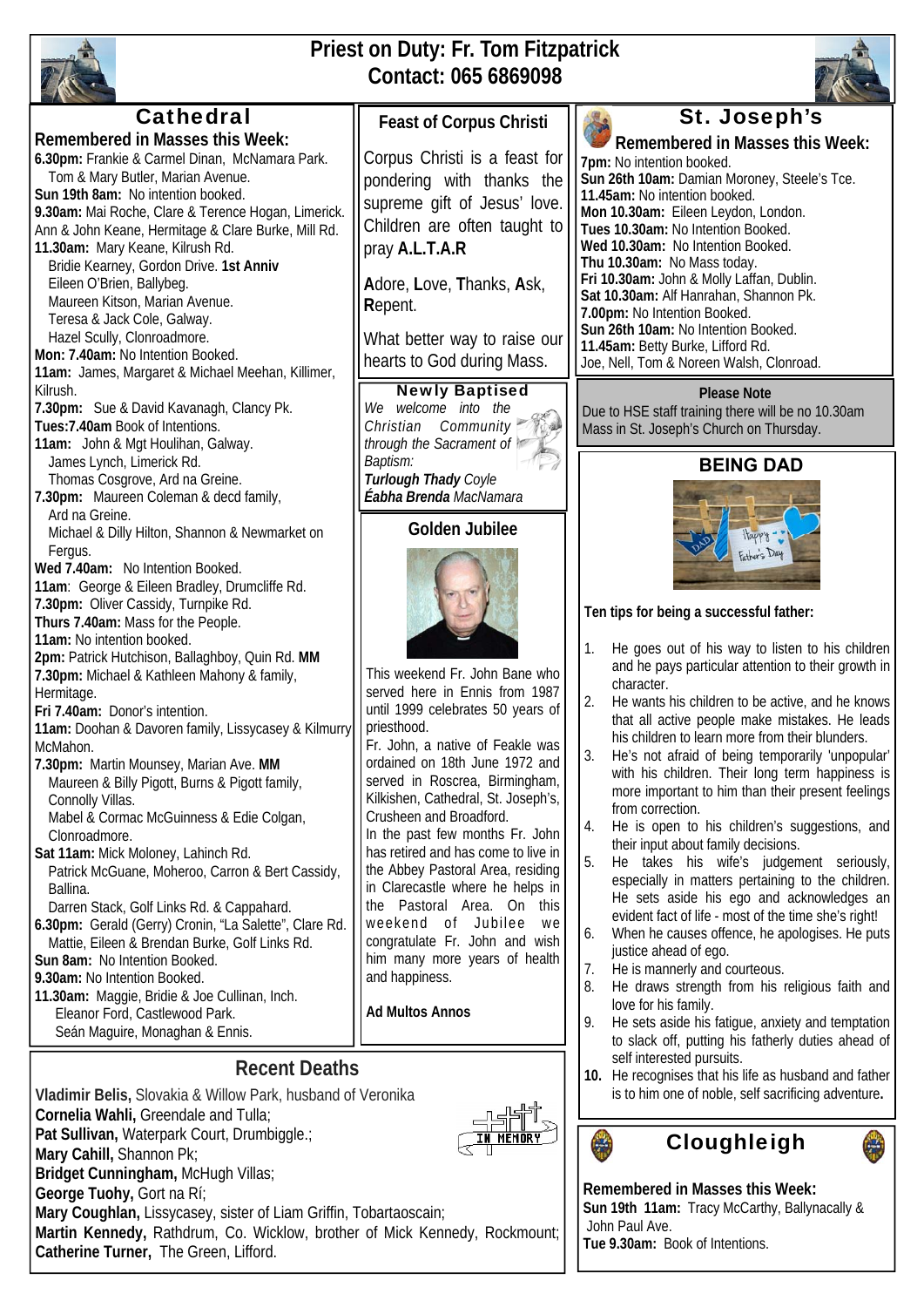#### **CHIME Ennis Outreach**

Chime will be in attendance at the Parish Office on Wednesday 22nd June from 10am-1pm and 2pm- 4pm (Appointment

required) Offering Free Minor Hearing Aid Repairs, Batteries @ cost price €2 and €3 Free Tinnitus Support, Free Information on Life Technology to support with hard of hearing. Provide home visit for assessment for deaf technology refers to Chime Audiology service. If you would like any information or to make an appointment please contact:

Phone 086-2229638

or e-mail Kathleen.daffy@chime.ie

#### **Annual Global Rosary**

On Friday 24th June, the Feast of the Sacred Heart the Annual Global Rosary Relay for the Sanctification of Priests will take place across the world. You are invited to be part of the Worldwide



Rosary Prayer by joining with Bishop Fintan and Fr. Joy in praying the Luminous Mysteries of the Rosary from the Cathedral at 2.30pm. Join us in person or on the webcam or Parish Radio link 106.4fm

#### **Are you living in Ireland Undocumented?**

Do you know someone who may be an undocumented migrant? Undocumented people can apply for a legal status now. Applications for the new Government Undocumented Scheme are open until 31 July. Don't miss this life changing opportunity. To check your eligibility and get support to apply visit the Migrants' Rights Centre Ireland website www.mrci.ie or email info@mrci.ie or contact 083-0755387.

#### **Synodal Pathway**

The Diocese has completed the listening phase of our synodal process. The feedback received has been collated into a 10 page document. If you would like to read this summary document it can be accessed on the Killaloe Diocese webpage. The findings from our Diocese will inform the National Synodal Gathering in Athlone on Saturday, June 18th.www.killaloediocese.ie/synodal-pathway

#### **Peter's Pence Diocesan Administration Appeal**

The second collection at all masses next weekend is the Annual Appeal from both Pope Francis & Bishop Fintan for your support in helping them proclaim the Gospel message.

#### **Columbarium**



Planning is underway for the second phase of the Columbarium in the Cathedral. Joseph O'Neill from Eternum Columbarium will be in the Columbarium to meet with people who have an interest in reserving a niche on Saturday & Sunday next 25th / 26th June. To book an appointment please ring 085 2148301

#### **Prayer for Students sitting the Junior and Leaving Cert Exam.**

Dear Lord, we pray for all the students of our Parish who will be sitting State Examinations this week. ' Help them to see that their value as a person is not based on their performance, but on your great love for them. Come into their heart so that they may know that they are not alone. Help them, not only with these examinations, but with the many tests of life that are sure to come their way. As they take these exams, bring back to their mind everything they have studied and give them the skills they need to engage that which they may have overlooked. Help them to remain focused and calm, confident in the facts they have learned and in their ability. May they be held firm in the knowledge that no matter what happens during these examinations that you are always with them. Amen.

#### **Lough Derg**

Our Parish and Diocesan Pilgrimage **LOUGH**<br>DERG will take place from **Monday 1st to**  <u>. А., </u> **Wednesday 3rd August.**  The bus will leave from the Cathedral at 7am sharp. Total cost €130. **Early booking is recommended to secure a place**

#### **Lourdes 2022**

Our first Diocesan Pilgrimage to Lourdes since 2019 will leave Shannon Airport on

Tuesday afternoon 28th June returning home on Sunday 3rd July. If you would like to travel on this Pilgrimage please contact



Joe Walsh tours 01 2410800 or info@joewalshtours.ie Prices vary from €739 to €759 per person sharing depending on choice of hotel, email: info@joewalshtours.ie Post: Joe Walsh Tours 69 O'Connell Street Dublin 1.

#### **Knock Shrine Pilgrimage.**

Secular Franciscan Order Ennis Pilgrimage to Knock Shrine on Sunday 26th June. Bus from Tesco Car Park. Tickets at Friary office €19

> Ennis Parish Development Fund for Sunday 12th June

> > Fund **€2,539.00** Online **€326.00**

## Sr. Eileen's Cuimm

 **Sollúntas Chorp Chríost**  Is í an Eocairist foinse agus ceartlár na Críostaíochta trí na haoiseanna go dtí an lá atá inniu ann. Tuigimid rúndiamhair na hEocairiste níos fearr má dhéanaimid machnamh uirthi i gcomhthéacs Íosa fíor-Dhia agus fíor-dhuine, a dheascabháil chun na bhflaitheas agus é ar dheasláimh Dé. Trí na haoiseanna ghlac an Eaglais le briathra Íosa an t-arán agus an fhíon a bheith go fíor, go réalta mar a Chorp agus a Fhuil sa tSácráil agus as sin lean an deabhóid don tSacraimint Ró-Naofa. Tá Críost beo san Eocairist mar fhoinse do chaidreamh phearsanta le Dia agus lena chéile, mar chlann mhac agus chlann iníonacha Dé, bráithre agus siúracha Íosa.

 Tugann an Fhéile seo deis dúinn bheith rannpháirteach le hÍosa de shíor. Ní foláir dúinn ár dTiarna a fheiceáil i ngach duine agus gníomhú mar a mhol Sé dúinn i ngach gné dár saol agus de bharr sin nach breá an toradh go mbeimid ina fhochair nuair a shroichimid caladh ciúin na síoraíochta.

Tá an Domhnach seo tiomnaithe d'aithreacha. Guímis go lúcháireach Dia an tAthair tabhartais an Spioraid Naoimh a bhronnadh ar aithreacha ar fud an domhain.

#### *A Shacraimint rónaofa, a Shacraimint ródhiaga, gach moladh agus buíochas go raibh agat choíche. Áiméan*

The Eucharist is the source and centre of Christianity down through the ages to the present day. We understand the mystery of the Eucharist when we reflect on it in the context of Jesus true God and true man, His ascended into heaven and is seated at the right hand of God. Down through the ages the Church has accepted that Jesus is present in the bread and wine in the Consecration and from this evolved devotion to the Blessed Sacrament. Jesus Christ is present in the Blessed Eucharist as a sign that we his brothers and sisters share His life. May we come to possess it completely in Heaven.

This feast provides us with an opportunity to be united with Jesus always. We ought to see Him in everybody and act according to His laws and as a result it is a comforting thought that we will be united with Him when we reach eternity.

Today is Father's Day. We pray that fathers everywhere will be led by the Holy Spirit. *O Sacrament most holy, O Sacrament Divine, all praise and all thanksgiving be every moment Thine. Amen.*

#### **Cathedral Renovation Appeal**

In the past week Fr. Tom wishes to acknowledge donations of €500, €200, €100 & €50. We thank the many people who have made once off contributions to this appeal.

Work has started on replacing the floor covering in the Cathedral. Your contributions to the Cathedral Renovation Appeal are making this work possible.